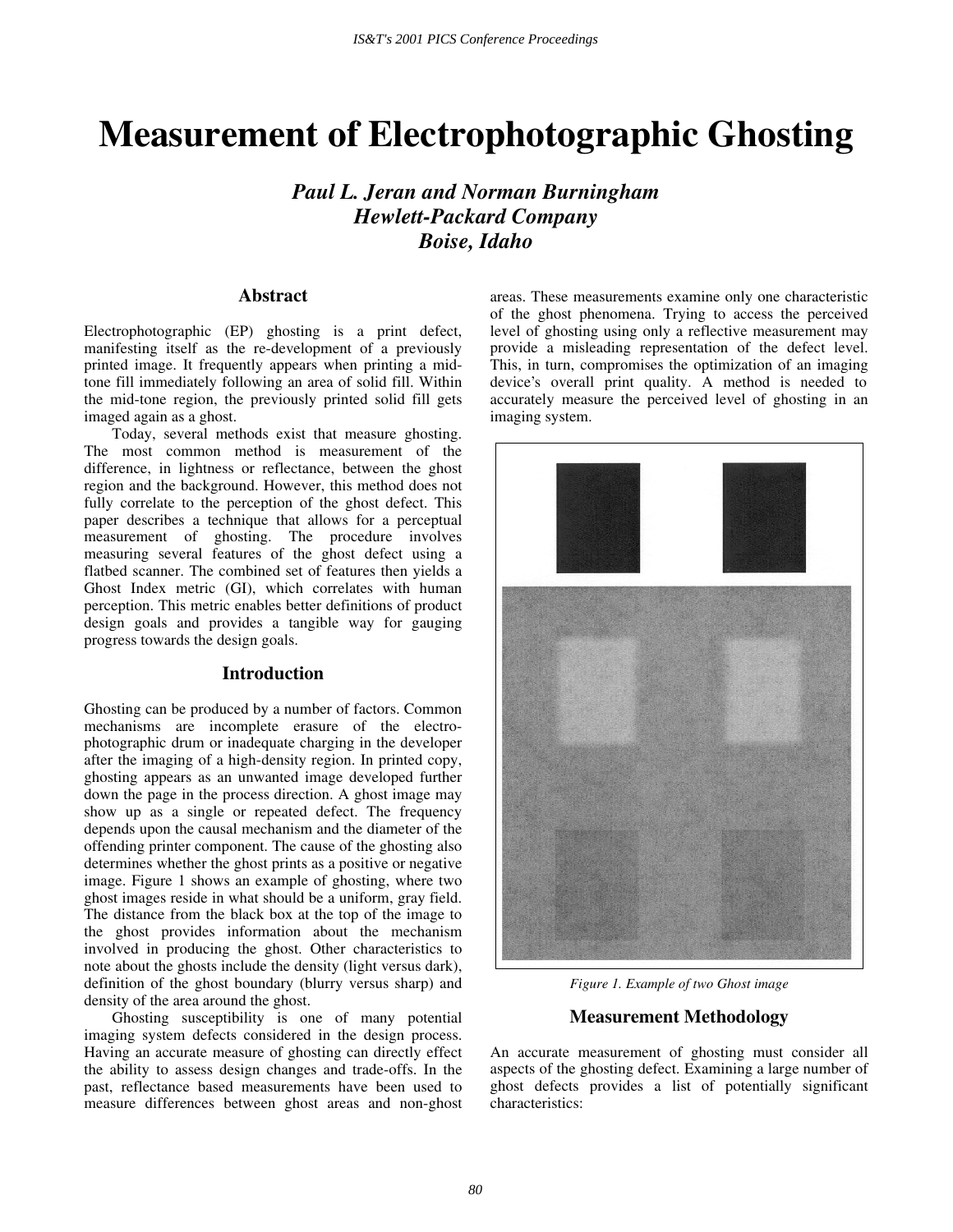- Magnitude of the lightness difference between ghost and non-ghost regions
- Sharpness of ghost edges
- Light or dark ghost
- Background lightness that surrounds the ghost

Integrating some or all of these qualities should yield a function correlating analytical measurements with perceived magnitudes of ghosting. The first step in determining this function is to measure each characteristic individually.

A custom designed test page enables the measurement of ghost images by eliciting the worst case ghosting for a printing system. The page includes a large solid area printed before a medium gray field.



*Figure 2. Ghosting test page* 

The test page, shown in Figure 2, consists of a series of seven black squares across the width of the page with a medium gray field printed for the remainder of the sheet. The gray area is generated with the illustrated dot pattern on a 600-dpi grid. In printer testing, this pattern has shown to generate worst case ghosting.

For this study a flatbed scanner is used for measuring ghost characteristics. The scanner is simple to operate and provides a large measurement area. All scans have a resolution of 300 pixels per inch and 8 bits of gray. A reflectance profile measurement 2048 pixels long is taken horizontally across the ghost region. The start of the profile is to the left of the first black block. Averaging 20 pixels in the vertical direction at each horizontal location reduces some of the unwanted print quality issues not related to ghosting, i.e. banding. Figure 3 shows a scan of a ghost region.



*Figure 3 – Scanned data* 

The scanned data is then converted to an approximate lightness space using the following equation:

$$
Lightness = 116 * (ScanVal)^{1/3}
$$
 (1)

Scaling of the scanned curve into a lightness like space allows for ghost defects of varying backgrounds to be compared on a visually similar scale. The scaled data appears in Figure 4.



*Figure 4. Data scaled in lightness* 

In Figure 3, the underlying curve in the data is not part of the ghost defect. It is caused by the non-uniformity of the scanner illumination. To remove this effect, a third order polynomial fit is preformed on the lightness profile (Figure 5) and subtracted from the measured profile, producing the curve in Figure 6.





*Figure 6. Scaled and compensated data*

With lightness scaled data and scanner non-uniformity corrections determined, the ghost defect can now be accurately characterized.

Subtraction of the summed, above-zero values from the summed, below-zero values approximate the magnitude of the difference between ghost and non-ghost areas. The start of the luminance line was defined to be outside the measured ghosting region. Because of this the values measured at the start of the lightness profile can be used as a reference to determine the positive or negative nature of the ghost image. Calculations for the background of the ghost region entail taking the average value of the  $3<sup>rd</sup>$  order fit to the luminance. These computations provide three of the four characteristics postulated as significant to the measurement of ghosting magnitude. The assessment of edge sharpness requires a different approach.

To begin, an FFT is performed on the scaled and compensated data (Figure 7).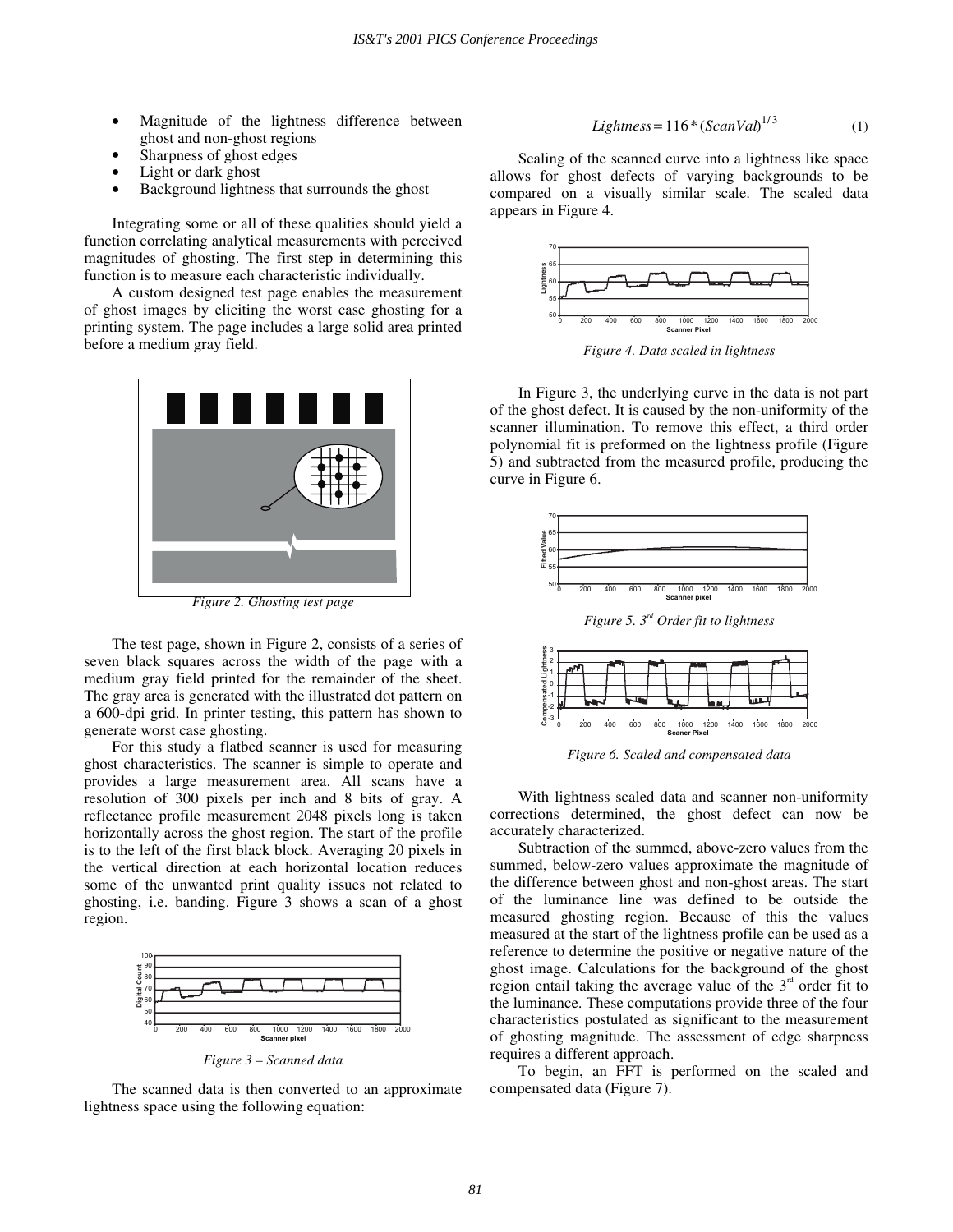

*Figure 7. Luminance profile in frequency domain* 

If there is a ghost present in the luminance line it has been induced by the pattern at the top of the test page. The first harmonic shown in Figure 7 corresponds to the frequency of the black bars on the top of the ghost test page. An added benefit of this is that a ghost can be automatically detected in a scan. If the magnitude of the first harmonic is the maximum value in the frequency spectrum then the black bars have induced a ghost to occur in the gray field. A comparison of the third and square of the fifth harmonic magnitudes to the first harmonic magnitude renders information about the sharpness of ghost edges. The use of square of the fifth harmonic was determined by experimental means. Equation 2 generates a value for the sharpness.

$$
Sharp = \frac{First}{third * fifth^2}
$$
 (2)

At this point, all the specified characteristics have an associated method for measurement. The next step involves merging the individual values to create a model approximating the perceived level of ghosting. This is accomplished with a psychophysical test.

## **Psychophysical Testing**

A set of images containing simulated ghost artifacts was prepared for visual evaluation of the magnitude of the defect. Simulated samples were used instead of samples taken from normal machine output. This was done because the "real" prints may include other quality artifacts that detract from the evaluation of the ghost (e.g. banding, streaking). Also, normally produced ghost images may not include all combinations of interactions needed to adequately sample an appropriate range of ghost images.

A total of 42 test images was printed on paper and mounted on neutral colored cardstock. These samples vary in background density, magnitude of density difference between ghost and background, sharpness of ghost outline and positive or negative ghosting. A Rating Scale method was used for the visual scaling with seven categories anchored with range-establishing images at the extreme categories. Data were obtained from 27 observers. The charge to the observers follows:

In this experiment you will be shown 42 images that contain some degree of ghosting phenomena. Your task will be to evaluate the degree of ghosting relative to two reference prints placed at the opposite ends of the seven point rating scale on the viewing tables. The reference prints define a total range of ghost intensity and are labeled 1 for the lowest amount of ghosting and 7 for the maximum amount. The other five categories divide the total range into equal parts. For example, if the print sample you are evaluating was judged to be equidistant in ghosting severity between the two reference prints it would b placed in the "4" category. All the prints in a given category will have the same level of severity of ghosting, as you perceive it.

All observations were conducted under 5000 Kelvin fluorescent lighting at a luminance level appropriate for critical viewing. In order to allow the observers to become familiar with the test methodology and the types of ghost defect, they participated in a short pilot experiment before evaluating the test image set. After completing the pilot experiment the observers were given the 42 test images in an order randomized with respect to the magnitude of defect. As each image was evaluated it was placed face up on a viewing table by the appropriate category label. As succeeding samples were rated the observer was permitted to make adjustments to previous decisions if a mistake had been made. At the completion of the viewing session the observer was asked in an exit interview to describe the scaling experience and to identify the characteristics of the images that were critical to the judgements made.

A model that estimates the perceived level of ghosting from objective measurements may be created by combining the visual ranking results with the objective measurements from the scanner. Based on information from the exit interview, the proposed model includes edge sharpness (*Sharp*) and ghost-background density differences (*Diff*) as it primary factors. Using regression analysis, a model for the ghost index (GI) was determined and appears as Equation 3.

$$
GI = A * Diff + B\left(\frac{Sharp}{Diff}\right) + C * Sharp + D
$$
 (3)

The R-Squared statistic for this regression indicates that the model accounts for over 97% of variability in perceived rankings. This is deemed an acceptable model for use in the calculation of the metric. Figure 8 presents a comparison of measured values to computed values.



*Figure 8. Comparison of model and actual data*